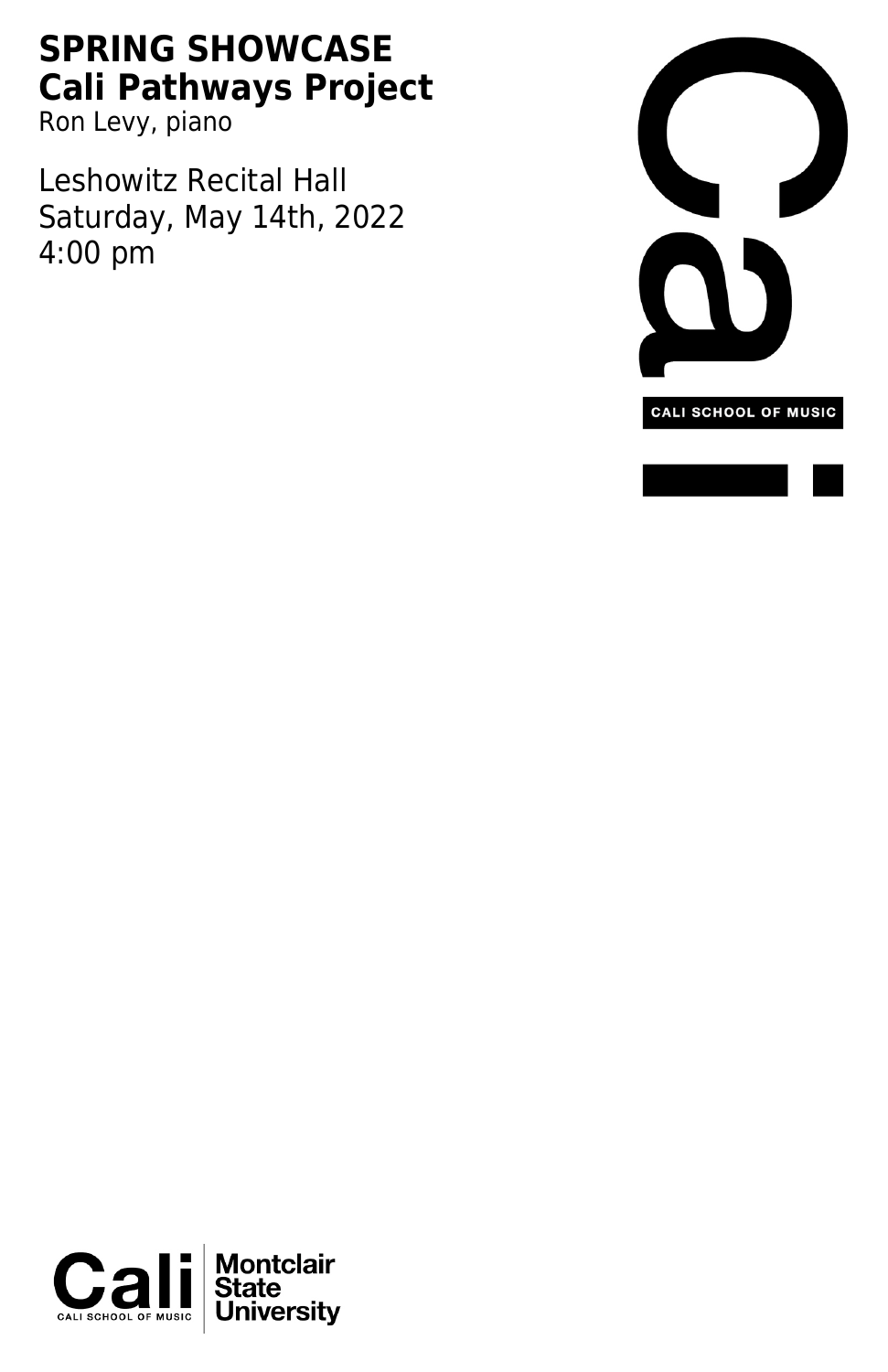## **Program**

Concerto No. 3 in G Major North Concerto No. 3 in G Major I. Allegro (1756-1791)

Abigail Meighoo, violin Ron Levy, piano

Romanian Folk Dances **Béla Bartók** Béla Bartók I. Jocul cu bâtă (1881-1945) II. Brâul III. Pe loc IV. Buciumeana V. Poarga Românească VI. Mărunțel

Michael Rodriguez, violin Ron Levy, piano

Who'll Buy My Lavender? The Controller of the Controller of the Edward German

Kailyn Hughes-Sellers, voice Ron Levy, piano

Concerto No. 3 Carl Stamitz I. Allegro moderato (1745-1801)

> Maria Taveras, clarinet Ron Levy, piano

Adelita Lagrima

Patricio Olivero, guitar

Concerto in C minor and The Concerto in C minor and J.C. Bach-Casadesus I. Allegro molto ma maestoso (1735-1782)

Serenity Laird, cello Ron Levy, piano

Se tu m'ami, se sospiri Giovanni Battista Pergolesi (1710-1736)

(1862-1936)

Francisco Tárrega (1852-1909)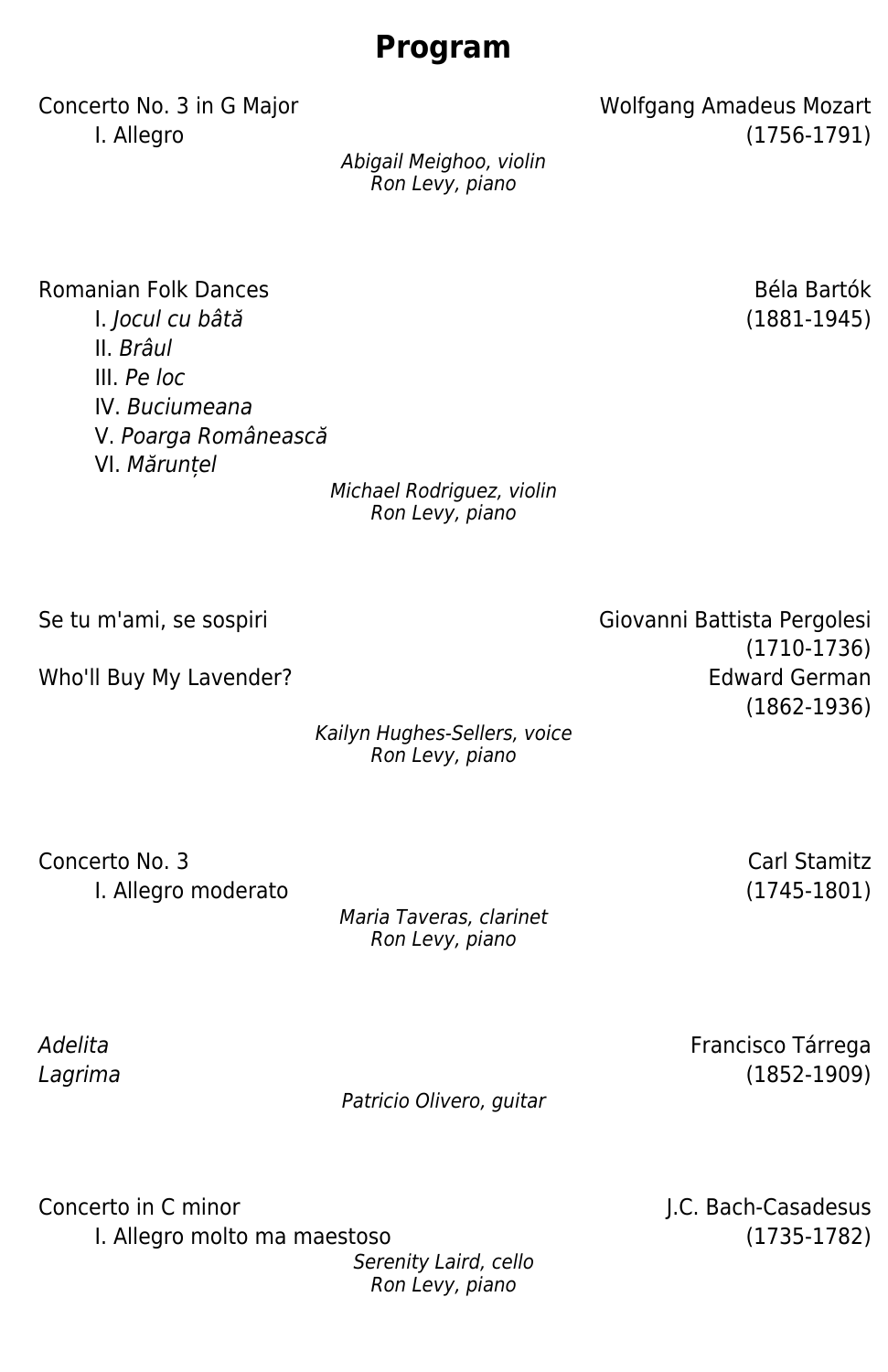Madrigal **Madrigal** Philippe Gaubert (1879-1941)

> Julianna Taveras, flute Ron Levy, piano

Romance in F<br> **Example 2018** Eudwig van Beethoven (1770-1827)

> Briana Almonte, violin Ron Levy, piano

Deja Thomas-Sharif, violin

Czardas Vittorio Monti (1868-1922)

Concerto No. 3 Carl Stamitz I. Allegro moderato (1745-1801)

Natassia Rodriguez, clarinet Ron Levy, piano

Sonata in G Major Giovanni Battista Sammartini I. Allegro non troppo (1701-1775)

Kelvin Guillen, cello Ron Levy, piano

Victoria Ortega, euphonium Ron Levy, piano

Concerto in B-flat Major, K. 191 Wolfgang Amadeus Mozart

I. Allegro (1756-1791)

Prelude et Scherzo for Flute and Piano, Op. 35 Henri Büsser

(1872-1973)

Claudia Charles, flute Ron Levy, piano